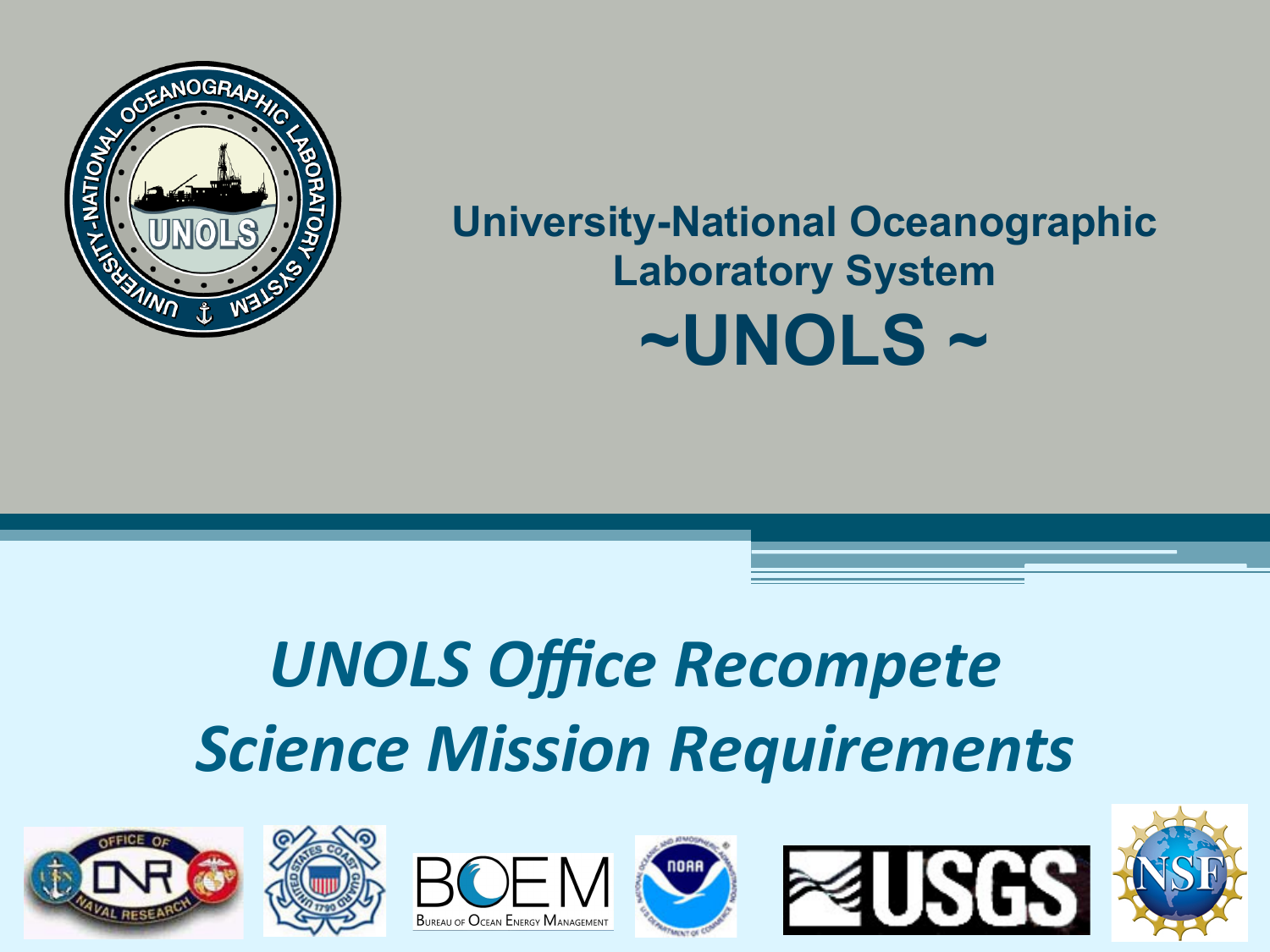

# **UNOLS Office Recompetition ~Role of the UNOLS Office~**

#### **Excerpt from the UNOLS Charter**

**h.) UNOLS Office and Executive Secretary:** A UNOLS Office shall be established for the purposes of providing staff support and secretariat services to UNOLS, the UNOLS Chair, Council, and Committees as directed.

□ The Office shall serve as a focal point for UNOLS correspondence and for central files on facilities, schedules, user requirements and related information. The Office shall advertise, arrange, support and report on UNOLS, Council and Committee meetings. It shall arrange and manage contracts for blanket services to the UNOLS fleet and UNOLS institutions under guidance from the Chair and Council, and at the behest of sponsoring agencies.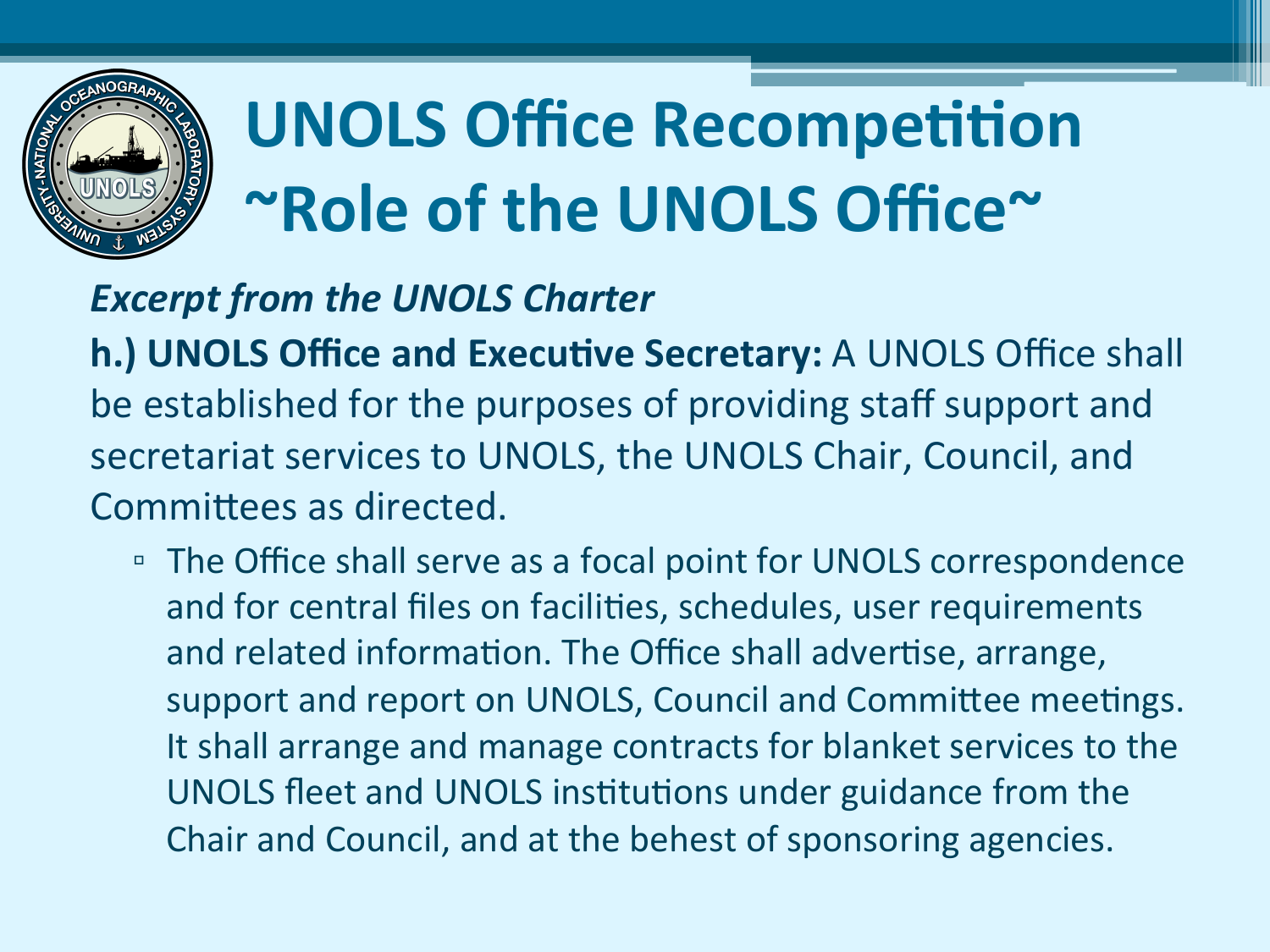

**UNOLS Office Recompetition ~UNOLS Host Institution~** 

- It is expected that the UNOLS Office will rotate among UNOLS institutions.
- The Office should not remain at a single institution for more than ten years, except under extraordinary circumstances.
- The UNOLS Office shall normally be established at a UNOLS operator institution.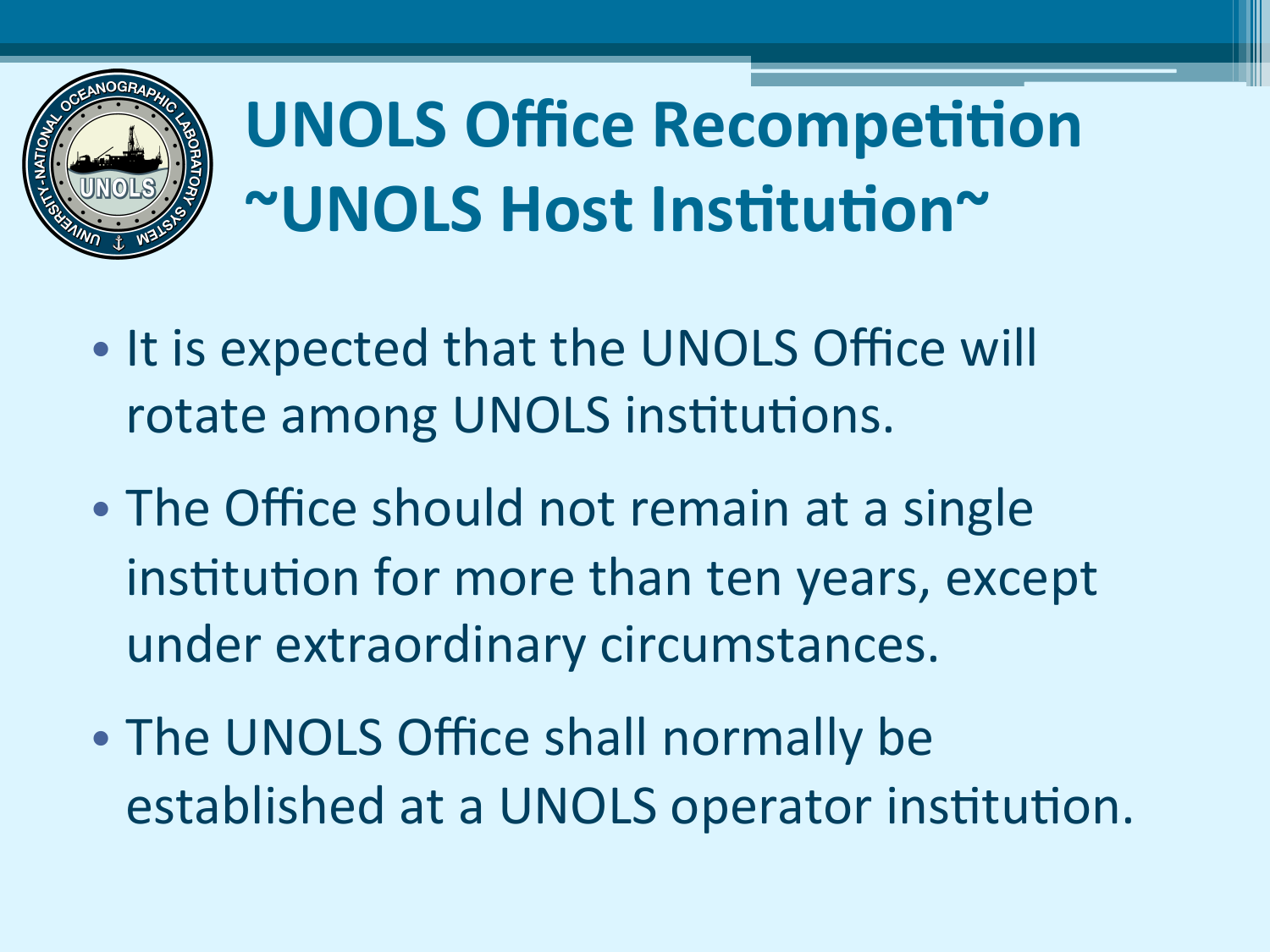

### **UNOLS Office Recompetition** *Timeline*

| 2017        |                                                                                                                 |
|-------------|-----------------------------------------------------------------------------------------------------------------|
| September   | Announce Competition for hosting the<br><b>UNOLS Office and solicit Letters of</b><br>Intent                    |
| November 28 | Letters of Intent due to UNOLS Chair or<br><b>UNOLS Office</b>                                                  |
| December 8  | <b>UNOLS Chair invites proposal from</b><br>interested member institutions                                      |
| December    | UNOLS Chair announces makeup of<br><b>UNOLS Evaluating Committee (from</b><br>non-conflicting members of UNOLS) |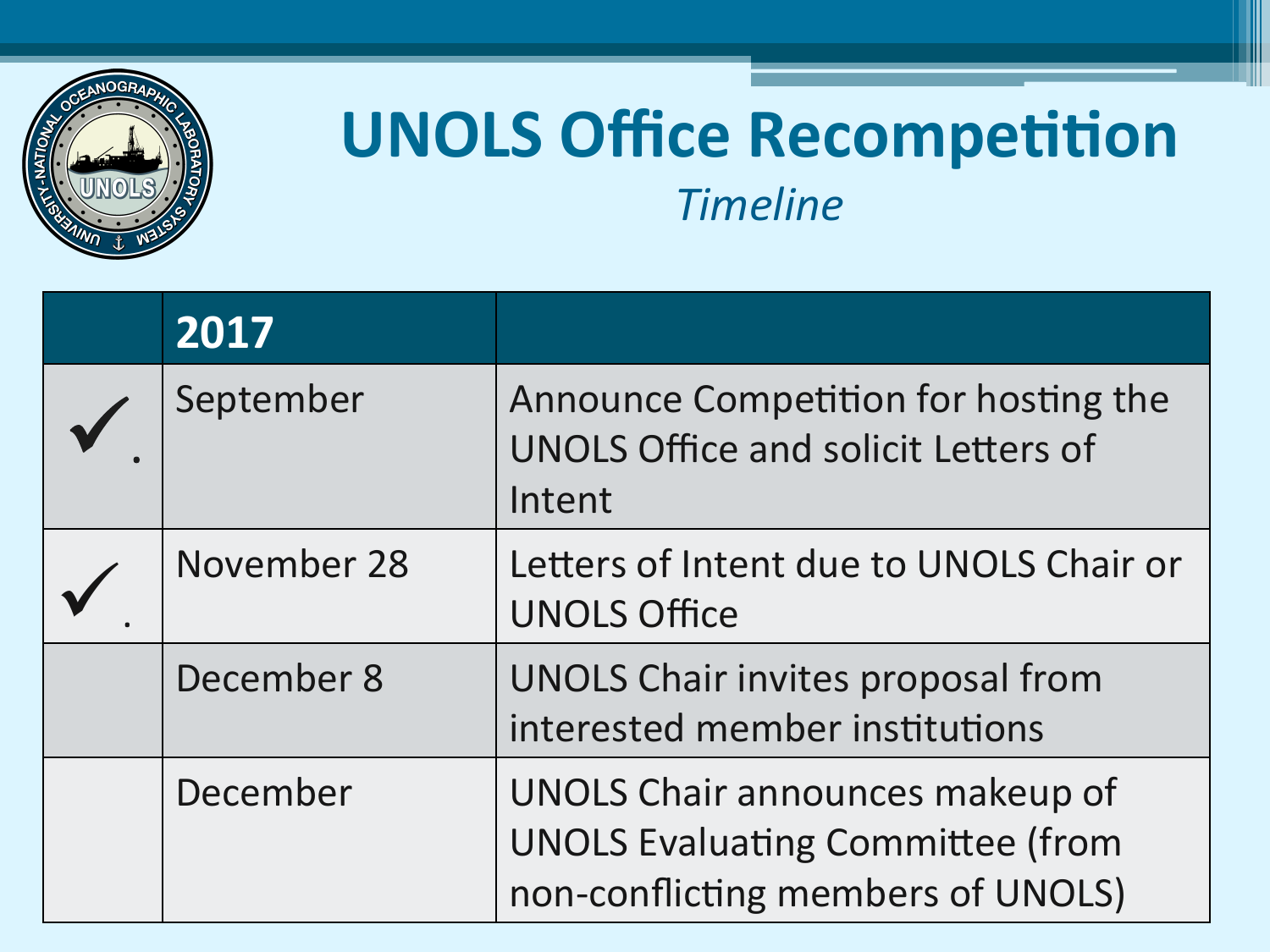

## **UNOLS Office Recompetition** *Timeline*

| 2018               |                                                                                                                     |
|--------------------|---------------------------------------------------------------------------------------------------------------------|
| March 16           | Proposals* due (to UNOLS Chair or UNOLS Office)                                                                     |
| April $1 -$ July 1 | Evaluation of Proposals; may include site visits, interviews with<br>candidate Ex. Secretaries, etc.                |
| July 15            | <b>Evaluation Committee Recommendations to UNOLS Council</b>                                                        |
| July               | <b>UNOLS Council reviews Evaluation Committee recommendations</b><br>and forwards recommendation with their consent |
| Late July          | Notify the Agencies of Evaluation Committee recommendation                                                          |
| August 1           | Evaluation Committee recommendations with Council<br>Endorsement circulated to UNOLS membership for Concurrence     |
| August 15          | Notify Institution selected as the UNOLS recommendation                                                             |
| October 15         | Recommended Host Institution submits proposal to NSF<br>and other Funding Agencies*                                 |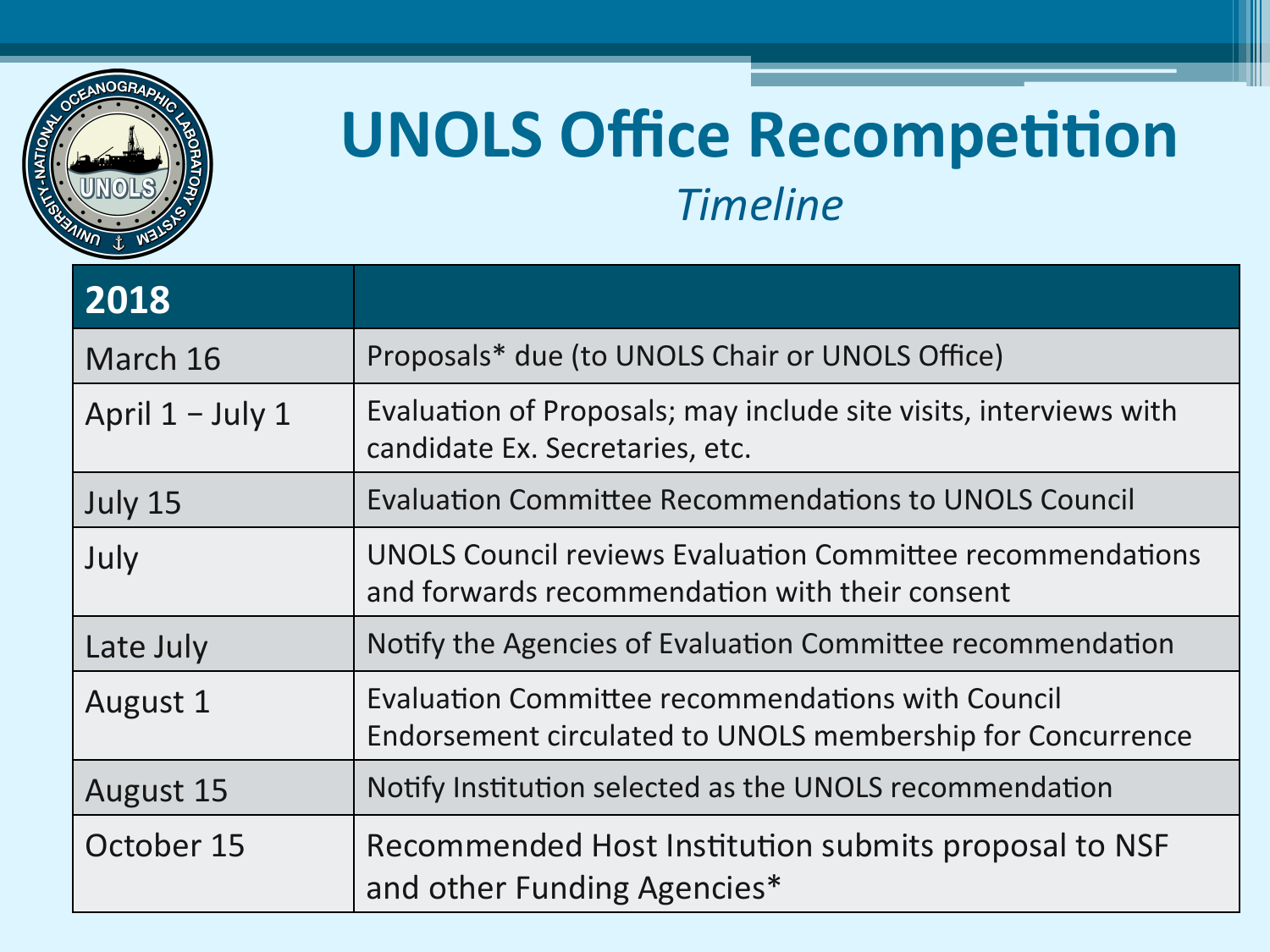

## **UNOLS Office Recompetition** *Timeline*

| 2019             |                                                                                                                                                                             |
|------------------|-----------------------------------------------------------------------------------------------------------------------------------------------------------------------------|
| May <sub>1</sub> | UNOLS Office established at new host institution                                                                                                                            |
|                  | *   Proposal should be in NSF format. The one getting UNOLS<br>recommendation could be submitted to NSF, with very little<br>modification other than the UNOLS endorsement. |
|                  |                                                                                                                                                                             |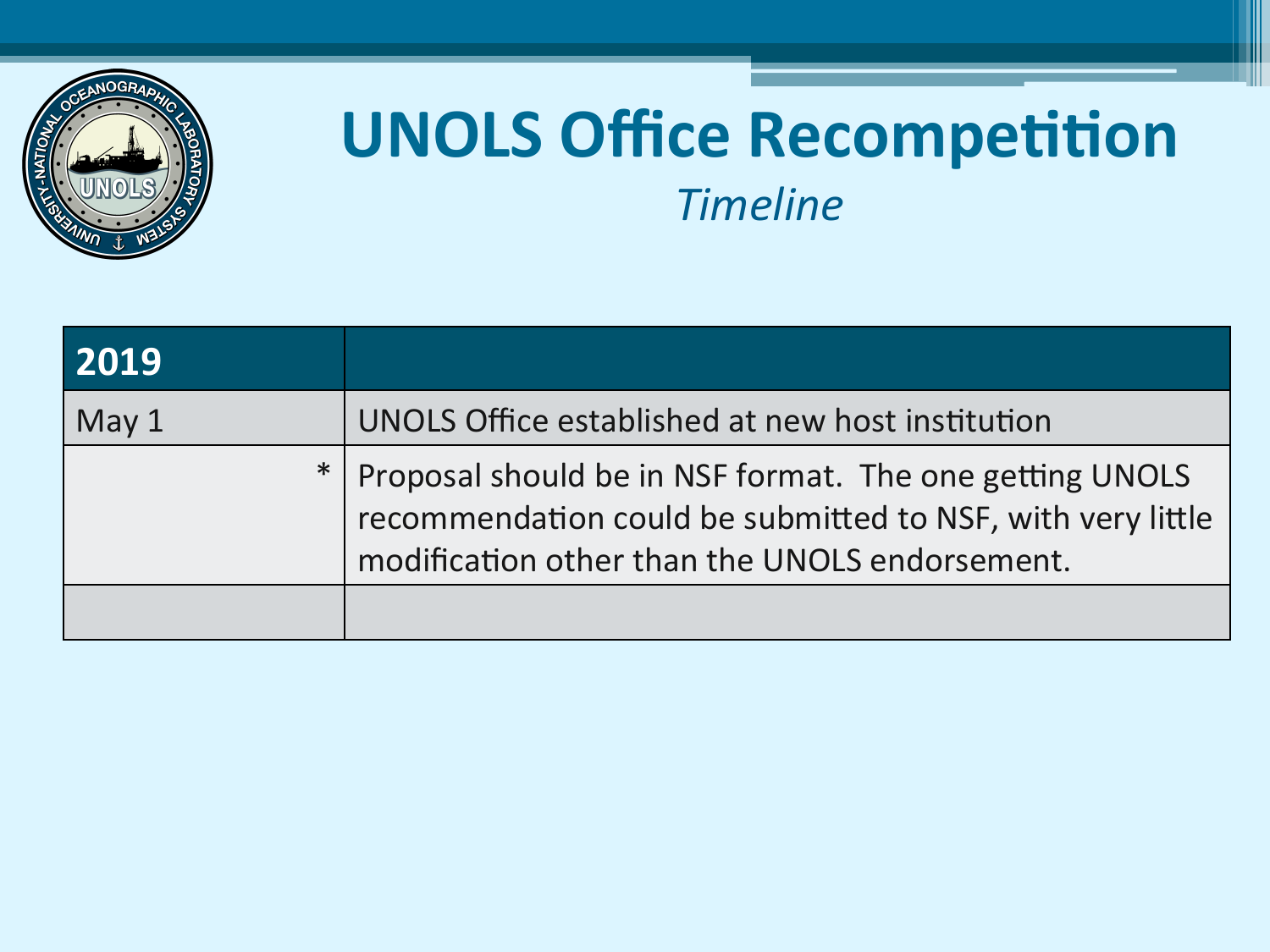

#### **Science Mission Requirements for Global Vessels-**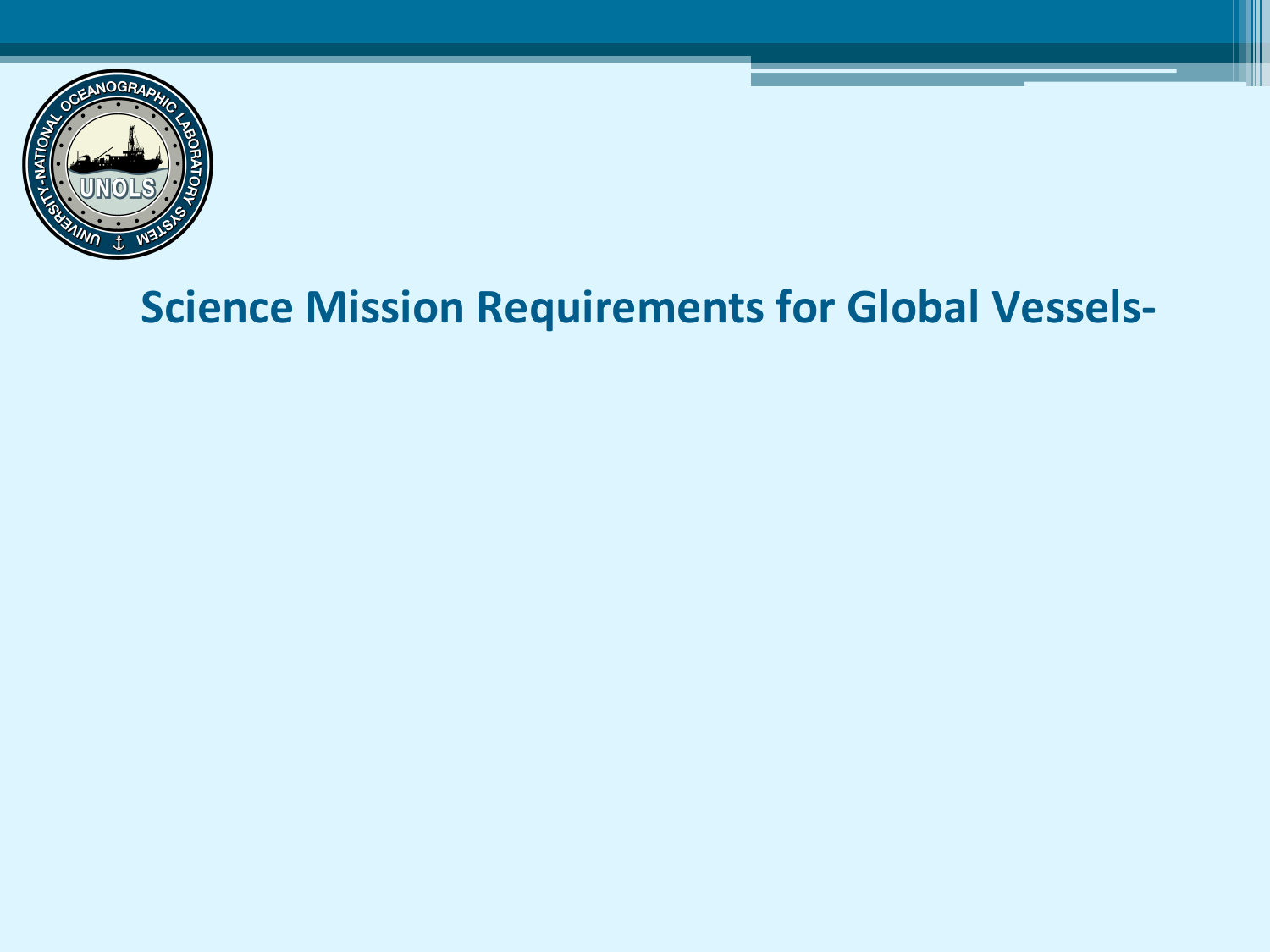

#### **UNOLS Fleet Improvement Committee and the Global Class Science Mission Requirements**

The Fleet Improvement Committee (FIC) is tasked with documenting the capacity and performance of the academic research fleet under conditions of current user-demand and forecasting future needs in light of expected scientific priorities over the next couple decades.

A survey is being developed which will seek your personal opinions and suggestions for the Science Mission Requirements of global-class research vessels over the next 10-20 years.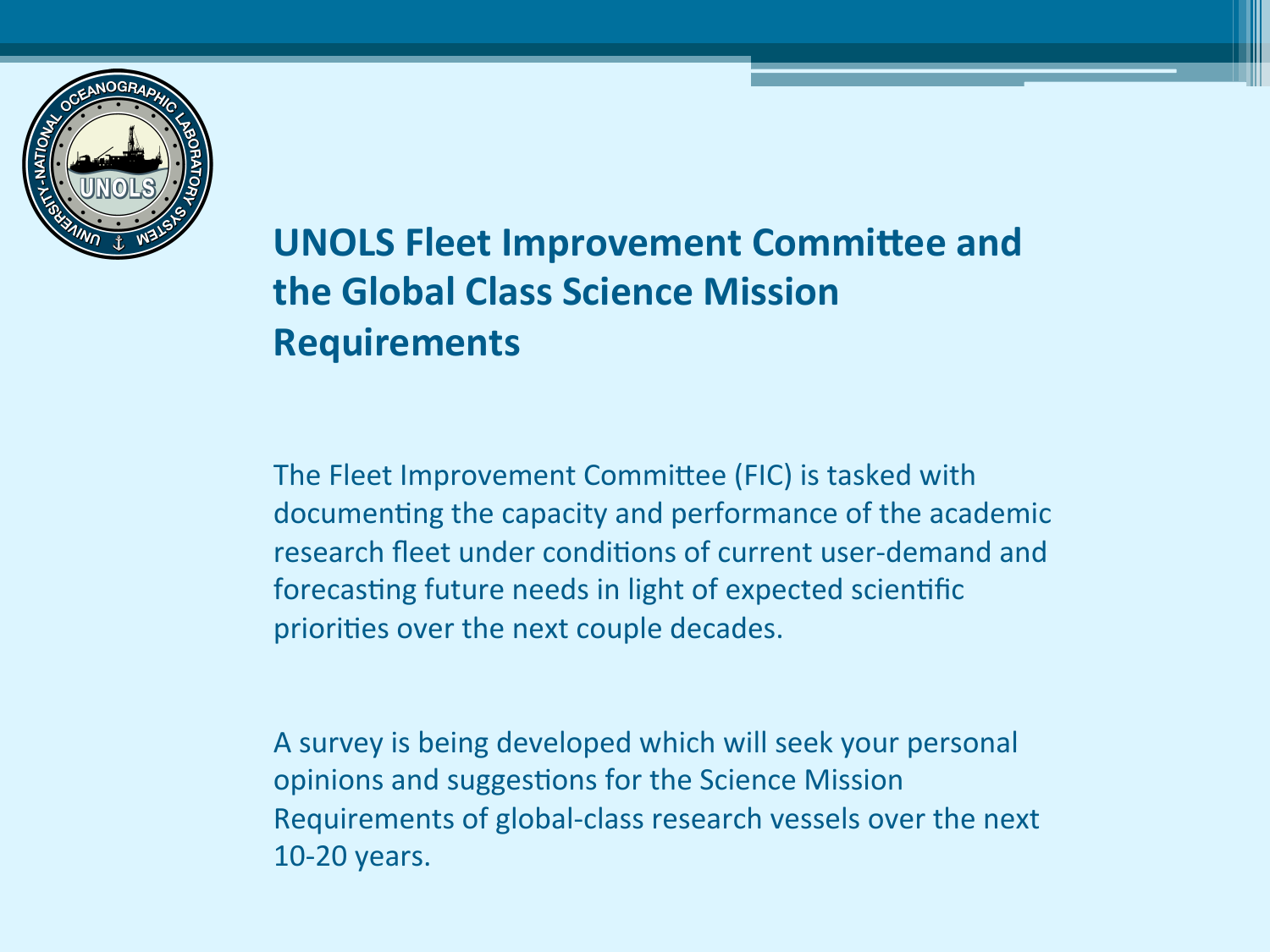

Scientific priorities over the next two decades will determine the requirements-for and design-of future global-class research vessels.

The lead time for evaluating requirements and completing design and construction of a new vessel class is a decade or more.

The FIC contributes to this process by drafting and continuously updating a Scientific Mission Requirements document (SMR) for global-class ships as a planning resource for UNOLS, the funding agencies and the scientific community at large.